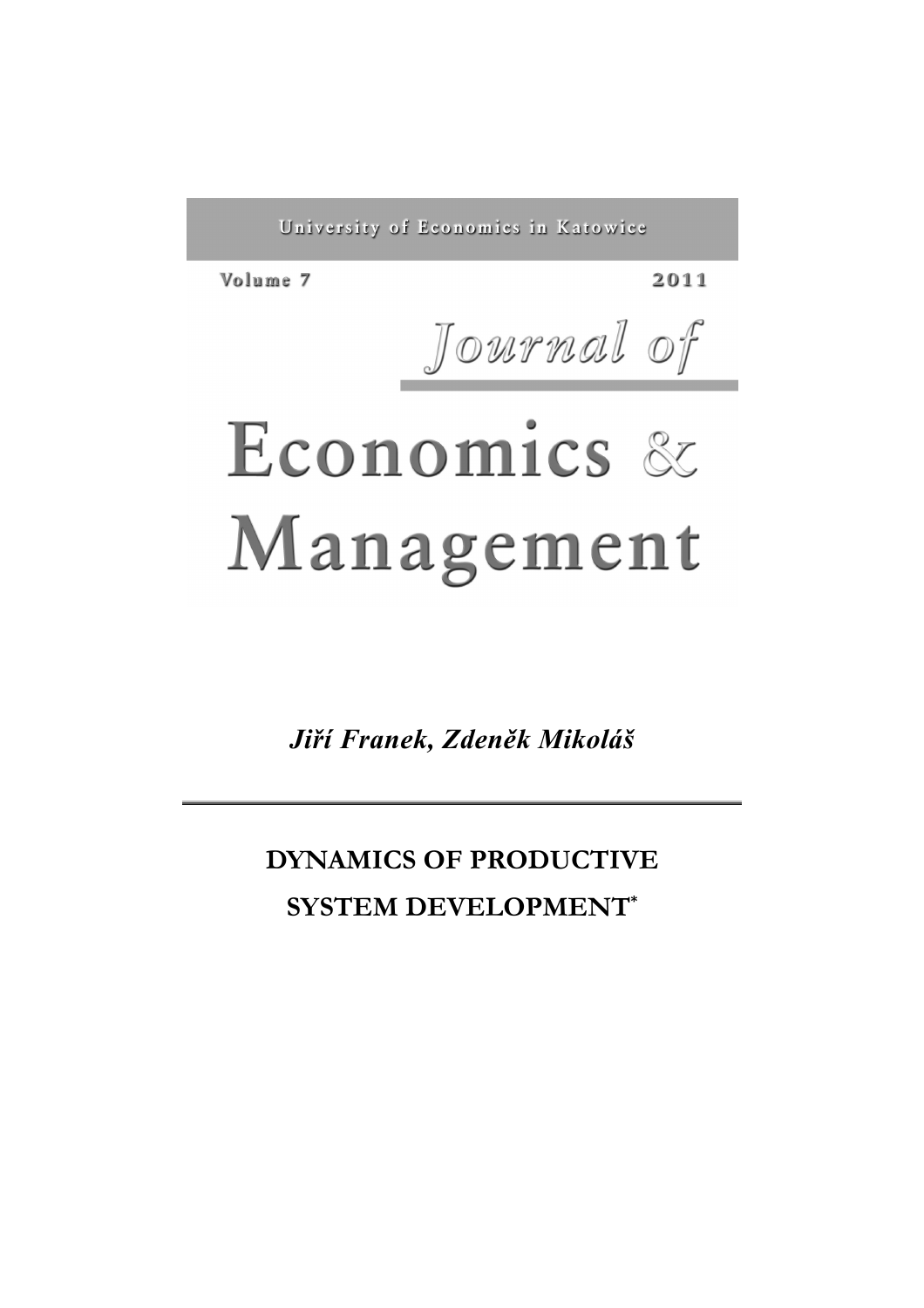### **Introduction**

Dynamics of productive systems development at the time of their management in the era of turbulence is a very actual issue. Let us try to look at the dynamics of productive system development issue from historical point of view. Approximately forty years ago Prof. F. Valenta entered into the awareness of academic community by introduction of his concept of innovation theory. This longitudinal study included analysis of many theoretical sources and interpretation of statistical data from entrepreneurial practice. In his last publications he generalised up-to-date world knowledge with regard to his previous scholar work<sup>1</sup>. His outstanding contribution lies foremost in the application of business cycles and innovation theory within entrepreneurial practice and entrepreneurship theory. This course of theoretical thoughts arises from presumption of particular natural 'cyclic' order of a productive system, i.e. enterprise. Schumpeterian Business Cycles graphs (1939), Junglar investment, i.e. crisis cycle waves (1860), Kitchin wave (1920s'), Kondratiev K-waves (1926) or Wardwell wave (1927) are common to academic community. Lengths of economic waves vary from three year (Kitchin), through ten year (Schumpeter), to twenty-five year (Wardwell) or even fifty year (Kondratiev) waves. Three-month innovation cycles can be currently observed in semiconductor industry<sup>2</sup>.

American author Dator<sup>3</sup> gives us another look on the economic cycle's issue. In the world of intensive and continuous innovation and decreasing continuity, he expects arrival of new waves and cycles. Therefore it is necessary to find causes and origins of new waves based upon political or economical factors. He mentions the creation of relation between consumers and debts (credit cards, etc.). He also reminds that new technologies must go hand in hand with social changes. The future can be perceived as of three components:

- − continuation of things found in the present, and also found in the past;
- − things that existed in the past, but not in the present, that will appeal again in the future, and things that did not exist in the past but are very much a part of

<sup>\*</sup> This article is based on several topics, that have arisen from discussions of prof. Z. Mikolas and doc. O. Lysek, docent emeritus, co-founder of Industrial Economics and Management module (currently Business Administration) at VSB-Technical University of Ostrava in 1970 and also in cooperation with Innovation theory protagonist prof. F. Valenta. The paper also develops some thought from the monograph Competitive Potential of Industrial Enterprise by Z. Mikolas and Co., Praha: C. H. Beck, 2011). 1

<sup>&</sup>lt;sup>1</sup> F. Valenta: *Inovace v manažerské praxi*. 1<sup>st</sup>ed. Velryba, Praha 2001.

<sup>&</sup>lt;sup>2</sup> Z. Mikoláš: *Jak zvýšit konkurenceschopnost podniku*. Grada, Praha 2005.

J. Dator: *Alternative Futures for K-Waves*. Ed. T.C. Devezas. *Kondratieff Waves, Warfare and World Security*. IOS Press, Amsterdam 2006.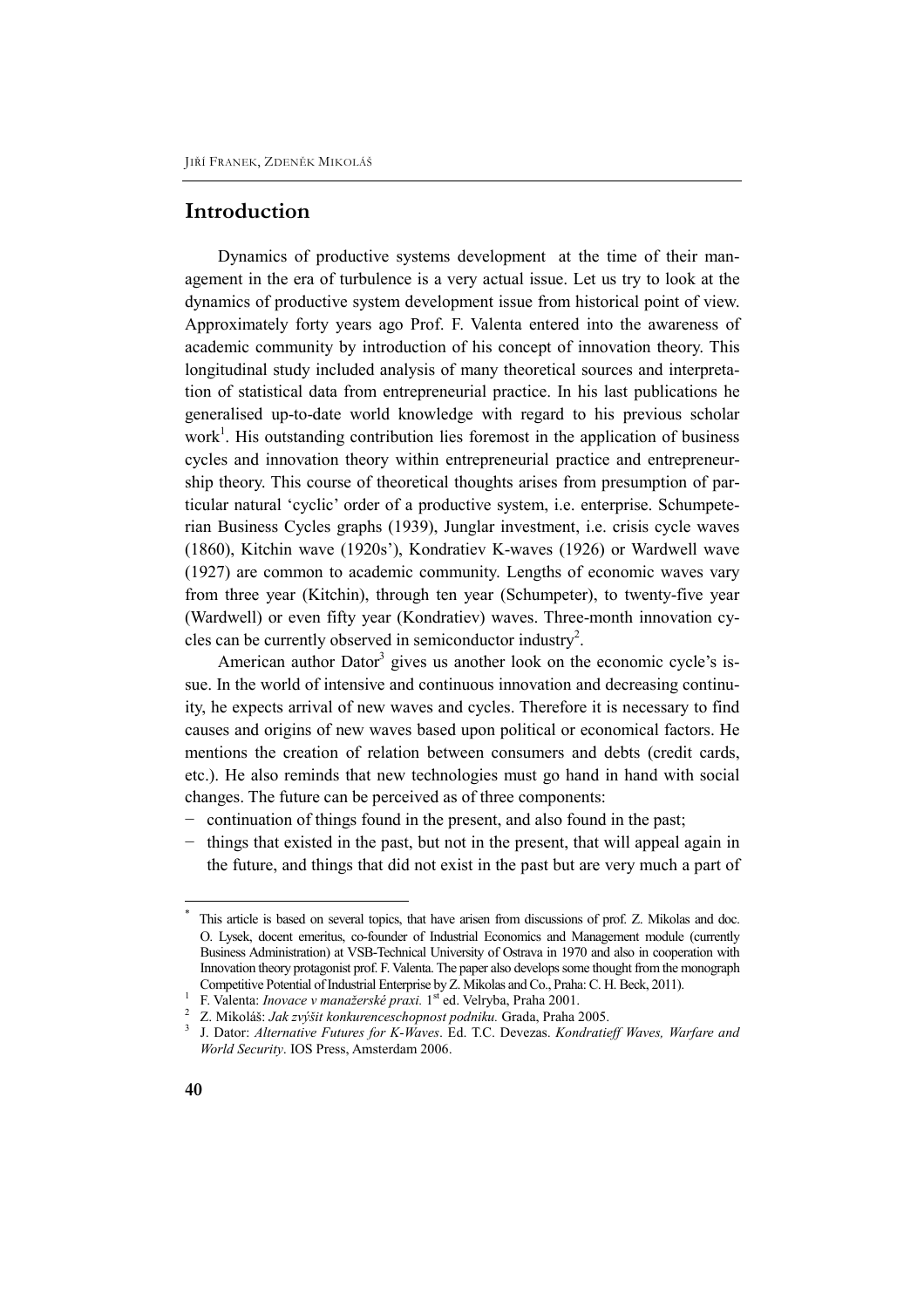the present but that will not exist (or be as important) in the future, these things often appear as cycles or 'spirals';

− things that do not exist now and never existed before, but will in the future, i.e. novelties are the third component.

In the economical (entrepreneurial) domain innovation is mostly identified with the subject that makes a change in the production structure<sup>4</sup>. Innovation in this approach is perceived as a new product, tool, material, etc. Prof. Valenta perceived innovations as the developmental movement in real structures induced by incoming novelties (products, raw materials, supplies, machines, etc.). This creates a need for new technology, labour skills, organization and governance, management, etc. In this approach we perceive any kind of structural change as an innovation.

In his article author Filson<sup>5</sup> was dealing with observation of changes in the information technology industry (personal computers) in period 1974-2000. The index of PCs price had decreased more then by a half and the trend follows a linear development. The number of firms in the industry have strongly risen and then decreased and again slightly rises similarly to a bullwhip or Fibonacci sequence. The quality and quantity of production have risen exponentially.

Also the work of De Groot and Franses<sup>6</sup> supports claims above. They suggest that basic innovations are one of the important growth factors. Their study deals with following the growth and innovations in the period of 1764-1976 with regard to general economic cycles. Observation of waves has long tradition. It seems that all of them are following the same average pattern. Cycles that were found are corresponding with periods of 5, 13, 24, 34 and 61 years, that is also corresponding with economic cycles. There is a striking resemblance to Fibonacci sequence. Their assumptions are declared in another article<sup>7</sup>.

The basic common characteristic of innovations can be generalised as it is running with time. We can study it:

a) as time relation of an innovation, when examining the course of a structural change in the course of its life cycle, i.e. history of each innovation;

<sup>4</sup> O. Lýsek: *Příspěvek k teorii řízení inovačních procesů.* In: Sborník. EkF VŠB, Ostrava 1988; Idem: *Příspěvek k teorii inovací a možnosti jejího využití při řízení inovačních procesů.* In: Sborník prací OPF v Karviné, díl 2. OPF SU, Karviná 1994. 5

D. Filson: *Product and Process Innovations in the Life Cycle of an Industry*. "Journal of Economic Behavior & Organization" 2002, Vol. 49. 6

B. De Groot, P.H. Franses: *Stability through Cycles*. "Technological Forecasting & Social Change" 2008, Vol. 75.

B. De Groot, H.P. Franses: *Cycles in Basic Innovations*. "Technological Forecasting & Social Change" 2009, Vol. 76.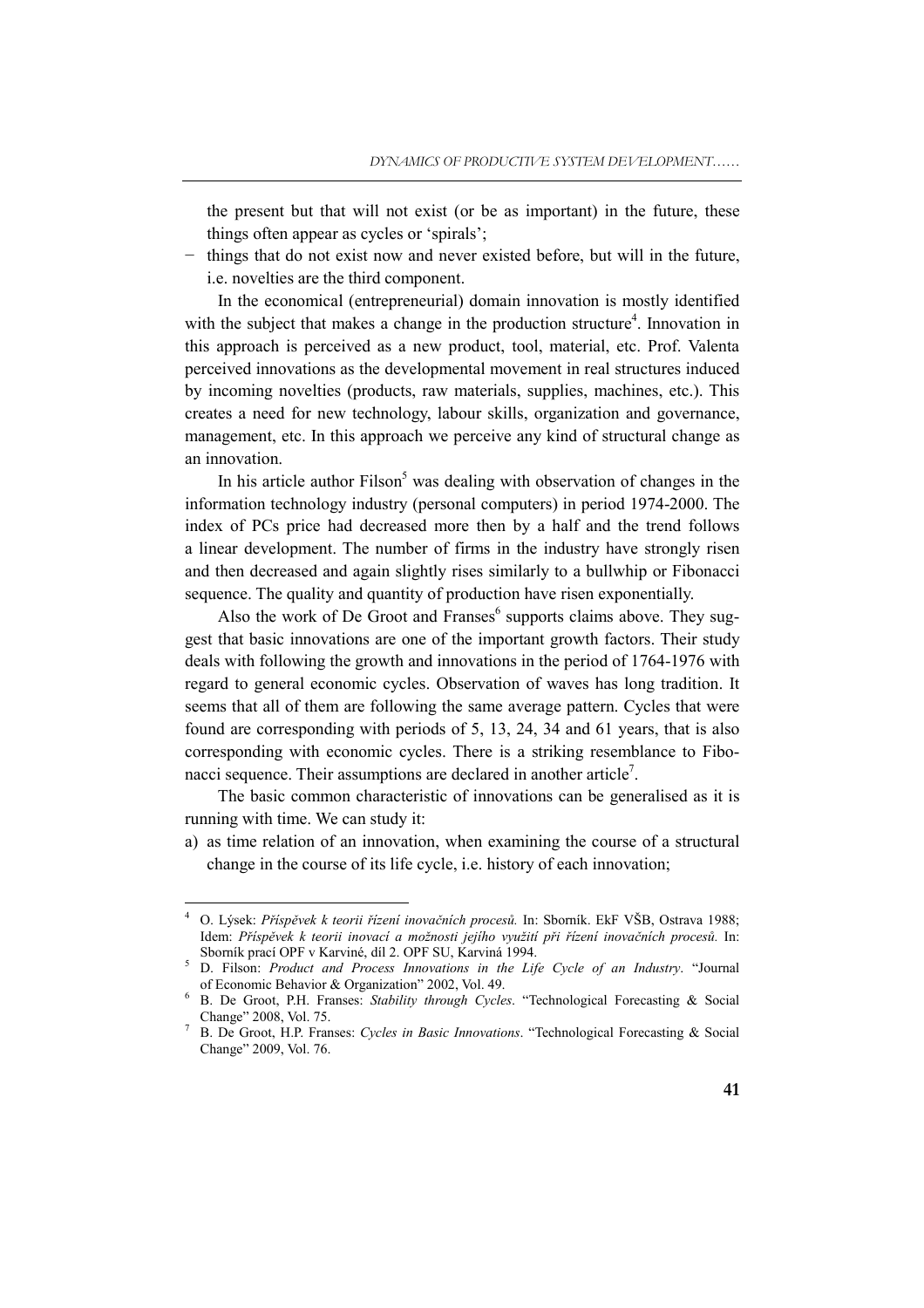b) as time relation of innovations, when examining the sequence of single innovations, as they follow the sequence in time.

The examination of both time relation of innovations and mutual connection of knowledge can be used when formulating specific patterns (order) of the structural change development.

Presented 'cyclic' concept of economic system development description (mostly by sine and cosine functions) has several critics. For instance following argument is known. The human knowledge development constantly brings partial and total innovations, which have profound economical and social consequences<sup>8</sup>. It can be hardly thought about any form of total innovations that do not lead to economical substitution. The initial point is accurate analysis of structural problem basic discrepancies. Saturation curves are mathematical description of substitution processes. Saturation curves are images of mathematical functions, which at its essentials are formulas of incremental quantities converging to zero. There are many forms of saturation curves. Saturation curves can follow all functions that converge to a constant value. Saturation 'S' curves are defined by monotone increasing increment up to reaching the extreme value, and then monotone decreasing increment. Any form of saturation curves with the shape of big 'S' can be in principle defined by composition of various partial functions. So called 'ecological function' are very inspirational. These functions describe a typical development of particular economical processes and systems, because the development of economical phenomena is often an analogy to biological processes<sup>9</sup>.

When assessing both concepts (innovation theory and saturation curves) from critical view of contemporary entrepreneurship concepts and models (organic approach to enterprise, i.e. as spontaneous order), then it can be assumed, that the difference in description of innovation (economic) processes is rather econometric problem, then problem of entrepreneurship and enterprise theory.

On the other hand in both theories from the aspects of contemporary enterprise development we can point out that:

- − the both above presented concepts are using task solution approach 'on the system' not 'in the system', i.e. describing the innovation process development in time and not the process causality;
- presented concepts perceive system structure in 'correlation', i.e. they define it as a function parameter drawn from correlation analysis and not as a definition (substantial) system parameter;
- presented concepts are not considering the relation between invention and innovation, i.e. system potential and system effects.

<sup>&</sup>lt;sup>8</sup> H.D. Haustein: *Ekonomická prognóza*. Svoboda, Praha 1972, p. 153.<br><sup>9</sup> bid. pp. 138-141-155

 $9$  Ibid., pp. 138-141, 155.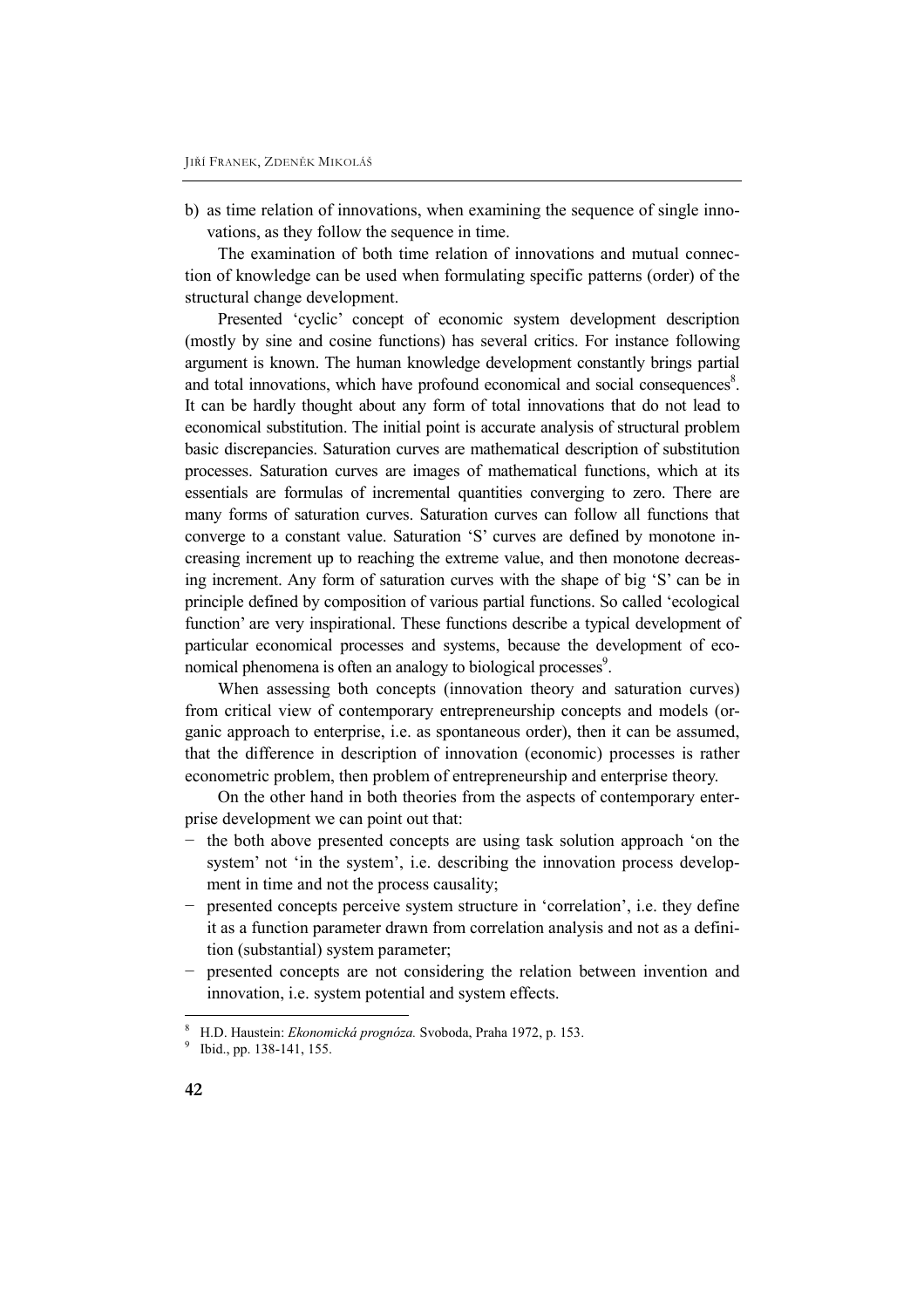The opportunity to vault transcripts of innovation (economic) processes listed above to the form of internal causal model that accepts both approaches – innovation theory and concept of saturation 'S' curves, is given by contemporary concept of enterprise as a complex organism, based on theory of potentials, spontaneous order, bifurcation points, etc.

# **1. Innovation dynamics as a developmental potential of productive system**

Contemporary 'organic' (holistic) concept of approach to enterprise and its development is based on several concepts.

The *first concept* deals with the relation between invention and innovation in entrepreneurship, i.e. the relation between entrepreneurial potential and its real manifestation. It is an association of two opposite existential principles of potentiality and reality. Total entrepreneurial potential  $(PC)$  is defined by sum of 'effective (or purposeful) potential'  $(U)$  that is transferring to real effective effect  $(E)$ , 'expended potential'  $(VP)$  on attaining the real effect  $(E)$  and 'stabilized potential'  $(SP)$  that is not transferring in to real effect  $(E)$  and mass of resources  $(M)$  that has disengaged from 'expended potential'  $(VP)$ . Thus, it is true that  ${PC}_0 = U_0 + VP_0 + SP_0$ , where lower index '0' marks beginning (initial) moment of potential generation. Further can be stated that,  $VP_0 = M_1$ , a  $U_0 = E_1$  where lower index '1' marks the following moment, when potential is transforming in to real manifestation, i.e. effect  $(E_1)$  and a mass of expended resources  $(M_1)$ . As well can be assumed that,  $U > 0$ ,  $VP > 0$  and  $SP > 0$ . The term potential is perceived as any disposition of entrepreneurial subject (system). Used terms are explained in publications by Z. Mikoláš $10$  in more detail.

If we generalize elementary principles of economic thought $11$ , we come to a relation  $KPC_1 > \left[2 - \left(\frac{SP_0}{PC_0}\right)\right]$ , where  $KPC_1 = \frac{PC_1}{PC_0}$  $\frac{PC_1}{PC_0} > 1.$ 

Likewise the growth of effective and total potential is assumed. This assumption can be derived from natural and socio-psychological existential principles – living organisms tend to reproduction and human knowledge uncovers new natural and social potential that can be useful for extended reproduction of human society (e.g. theory of industrial curves describes the growth of new knowledge with exponential functions).

<sup>&</sup>lt;sup>10</sup> Z. Mikoláš: *Jak zvýšit*…, op. cit.<br><sup>11</sup> Ibid..; Idem: *Podnikání a podnik b*. VŠP, Ostrava 2006; Z. Mikoláš, J. Peterková, M. Tvrdíková: *Konkurenční potenciál průmyslového podniku*. C.H. Beck, Praha 2011.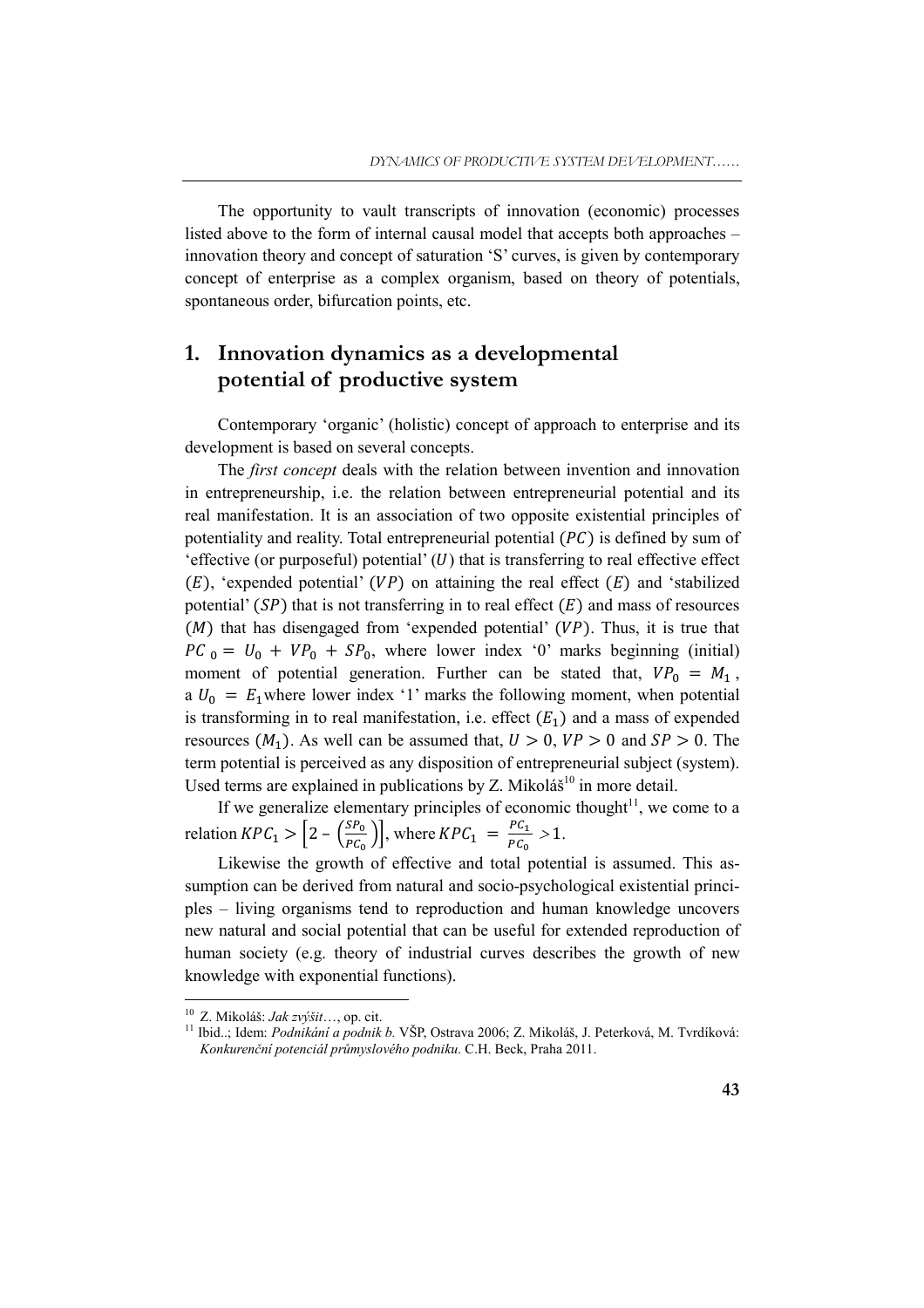Then it is possible to define further relations that follow up presented characteristic of the productive system potential development i.e.,  $KE_1 = \frac{KU_1}{KVP_1} > 1$ , where  $KE_1$  is the index of potential effective dynamics (effectiveness). Maintaining of productive system potential development dynamics is necessary condition, but not totally adequate. It is needed to define rational structure of partial components of the total potential. Two tendencies in economics are known propensity to consume and propensity to safe. Analysis of given propensity to consume and save we can obtain principal and unique results, that were published in the book composed by Mikoláš, Peterková, Tvrdíková et al.<sup>12</sup>:

- a)  $KSC_0^* = \frac{SP_0}{PC_0} = 0.381966;$
- b)  $KUV_0^* = \frac{(U_0:VP_0)}{PC_0} = 1 KSC_0^* = 0.618034.$

The rational dynamics of two generations of productive system (enterprise) total potential in the 'golden section' is therefore defined with relation  $KPC^{ZR}_1$  =  $= 2 - KSC_0^* = 1 + KUV_0^* = 1,618034.$ 

The *second concept* deals with relation of change dynamics i.e. speed of innovation diffusion and it is based on the theory of spontaneous order that emphasizes the mechanism of potential transformation, called the 'flow of change<sup> $13$ </sup>. According to other relations it is obvious that system innovation (development) is possible only, if there exist two contradictions, *i.e.* two following potentials, effects, etc. Then it is based on assumption, that  $E = v * M$ . Quantity 'v' is the speed of changes, i.e. change frequency, so called system innovation process dynamics brought by relevant mass of resources (M). The general rules of system innovation process dynamics can be applied:  $KE_1 = \frac{KU_1}{KVP_1} > 1$ , then  $KE_1 = \frac{v_2}{v_1} > 1$ .

The *third concept* accepts the relativity of potential effect change dynamics of entrepreneurial systems. In this concept we can come to consideration about time-based economics of developing (organic) entrepreneurial system<sup>14</sup>. Conclusions of the theoretical research presented by Mikoláš, Peterková, Tvrdíková et al.<sup>15</sup> are coming to deduction, that the optimum of the innovation process dynamics is given by relation (called 'relative section')  $v_1/v_2 = \frac{1}{\sqrt{2}}$ . From listed above it is obvious that contemporary entrepreneurial environment characteris-

<sup>&</sup>lt;sup>12</sup> Mathematical proofs are presented in this monograph. See: Ibid.

<sup>&</sup>lt;sup>13</sup> Z. Mikoláš: Jak zvýšit..., op. cit.; Idem: Podnikání a podnik..., op. cit.; Z. Mikoláš, J. Peterková, M. Tvrdíková: Op. cit., pp. 143-191.<br><sup>14</sup> Ibid.

<sup>&</sup>lt;sup>15</sup> Z. Mikoláš, J. Peterková, M. Tvrdíková: Op. cit.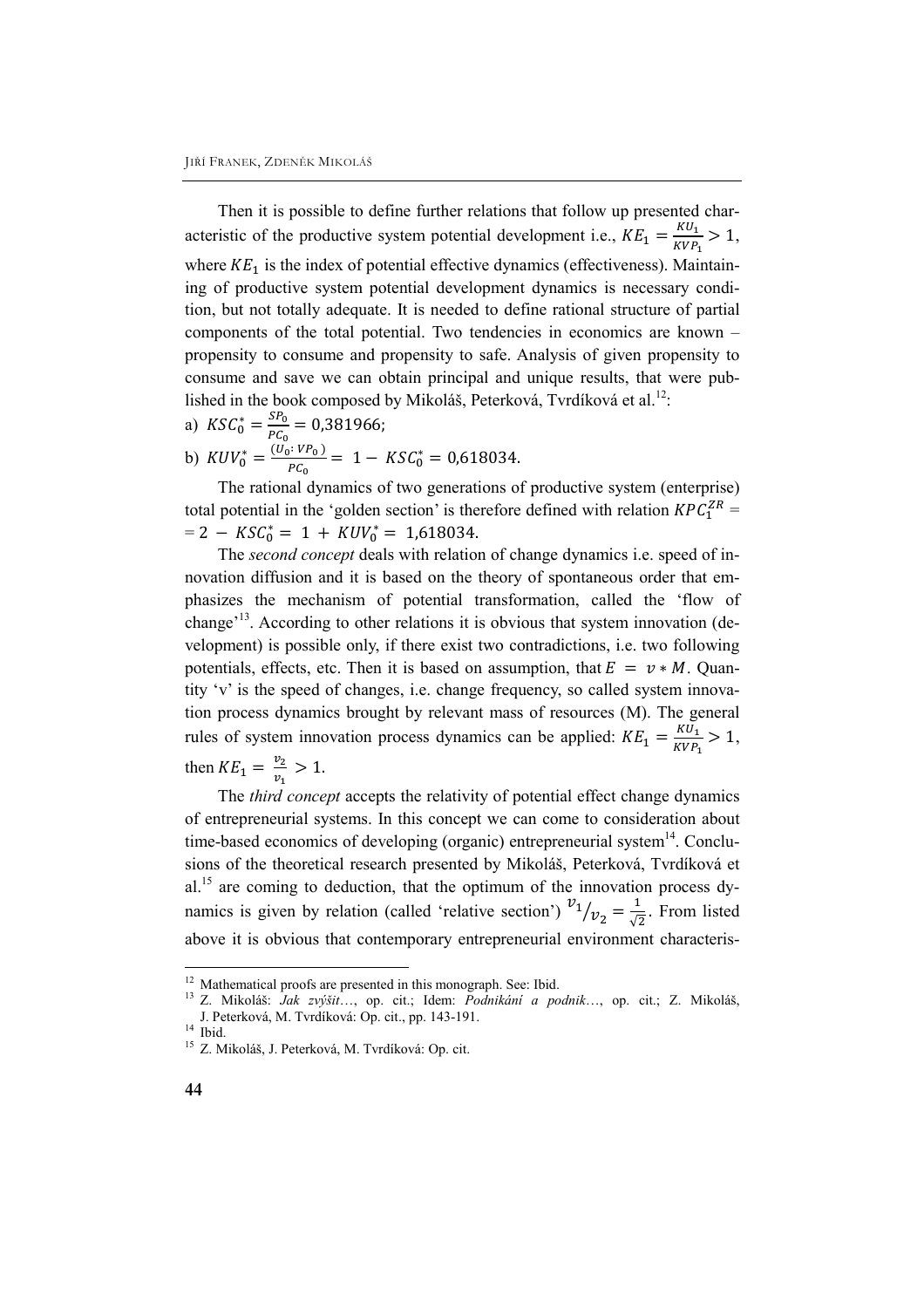tics follow a trend (for following innovation series  $i = 1, 2, 3, ...$ ) that can be described by decreasing function  $g_{(i)} = \left(\frac{1}{\sqrt{2}}\right)^{i_{16}}$ . Presented process is an expression of competitive struggle of entrepreneurial subjects in entrepreneurial environment $17$ 

The *fourth concept* perceives entrepreneurial subject (system) as an organic complex, i.e. inside system, that is presented in this paper as a key concept of productive system (entrepreneurial subjects, i.e. enterprises) development<sup>18</sup>.

According to Mikoláš, Peterková, Tvrdíková et al.<sup>19</sup>  $PC_1 = \left[2 - \frac{SP_0}{PC_0}\right] *$  $*PC_0$ , i.e.  $PC_1 = PC_0 + (v_1 + 1) * M_1$ , therefore the potential increment  $dPC_{10} = PC_1 - PC_0 = (v_1 + 1) * M_1$ . Research initiatives<sup>20</sup> proof, that we must examine the system from the developmental point of view, e.g. in which stage of development the enterprise (productive system) exists (see figure 1).

In the A-B stage effective (U) potential cannot reach the level of expended (VP) potential (productive system is 'loss making', is juvenile). In the next B-C stage is the system 'profitable', respectively the effective potential is higher than the expended one. In this second stage the generation of industrial system is born (enterprise daughter, respectively new entrepreneurial project). In the point C the maximum of difference between effective and expended potential is reached. Often in the following C-D stage the third generation of the system is born. Thus there exist three systems living next to each other 'grandfather-father-son'. The golden section of the growth between first and second generation occurs, when the first generation is in the point D, the second in point C, also in the natural ('healthy') organization comes to combination of synergy among three generations of productive systems (enterprises). IN the post-productive D-E stage is system becoming 'loss making' again, the system dies away. The end of exis-

<sup>&</sup>lt;sup>16</sup> Upon the Theory of innovation and "Moore's law" we can argue in favour of the "relative section" concept. Moore (co-founder of Intel) claims that the data density doubles approximately every 18 months (according to current definition of Moore's Law) and costs fall twice. This is true for 40 years. From the "relative section" point of view is possible that the data density by 9months increases by factor  $\sqrt{2}$  and costs fall 1:  $\sqrt{2}$  ratio. So the "Moore's law" is complementary with "relative section" principle of production systems potential development.

<sup>&</sup>lt;sup>17</sup> For more detail see Z. Mikoláš: *Jak zvýšit*…, op. cit.; Idem: *Podnikání a podnik*…, op. cit.; Z. Mikoláš, Z. Wozniaková, V. Gruberová: *Entrepreneurship in Modern Economy − Potential of Enterprise*. In: *SME and Entrepreneurship.* Vol. II. Ed. E. Lechman. 1st ed. Gdansk

University of Technology Publishing House, Gdansk 2010.<br><sup>18</sup> This concept is highlighted also on the contrary of persistent crisis in the global economy and loses of economical rationality of many enterprise's developments (that can be seen i.e. in the instability of securities markets). 19 Z. Mikoláš, J. Peterková, M. Tvrdíková: Op. cit.

<sup>&</sup>lt;sup>20</sup> That took place Faculty of Economics of Technical University of Ostrava (2005-2011).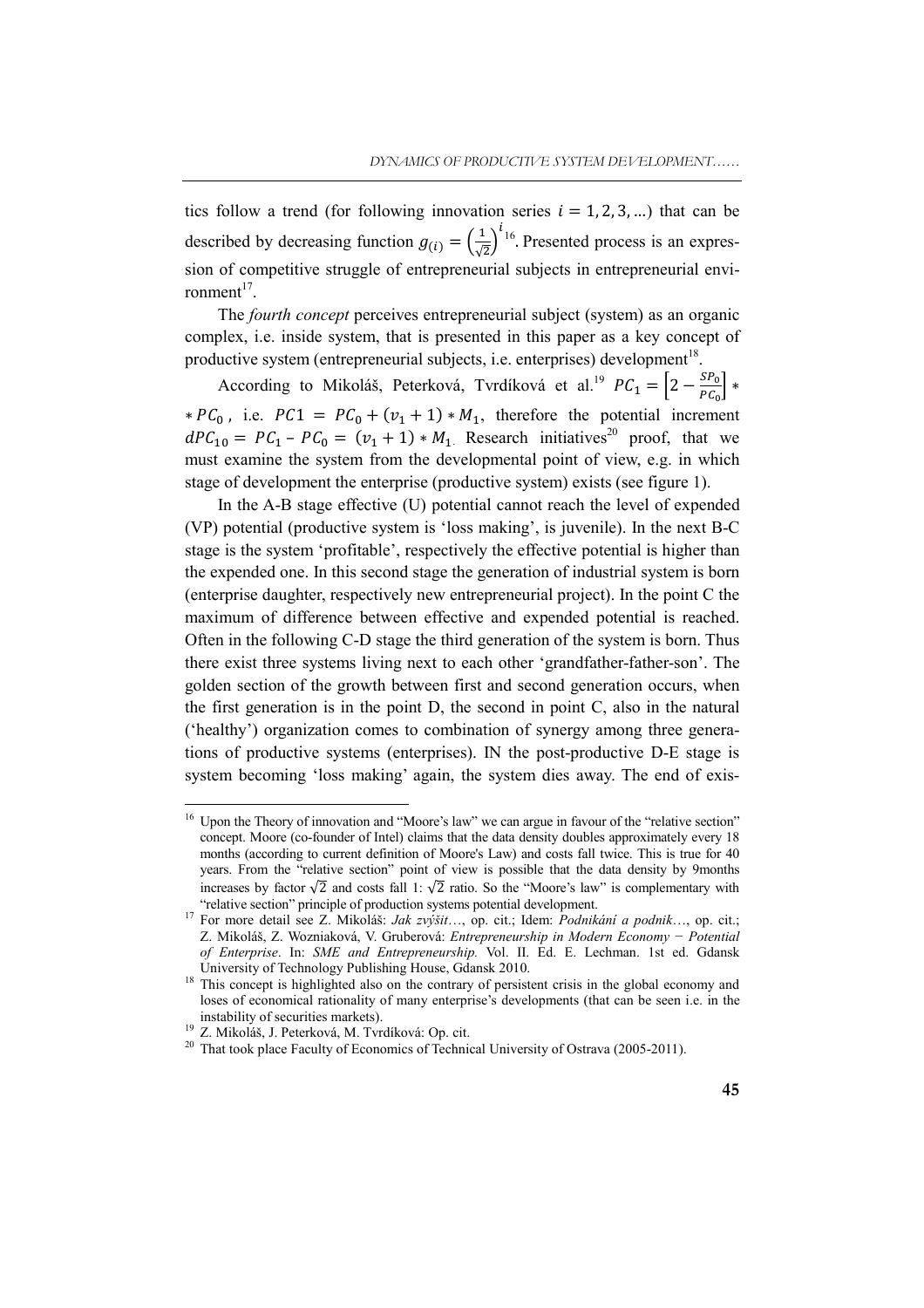tence does not often occur in the point E, but the system dissolves already in the D-E stage.



Figure 1. Simulation of U and VP<sup>21</sup>

Source: Based upon Z. Mikoláš, J. Peterková, M. Tvrdíková: *Konkurenční potenciál průmyslového podniku*. C.H. Beck, Praha 2011.

Considering the assumption from research work presented in the monograph by Mikoláš, Peterková, Tvrdíková et al. $^{22}$ , we can enunciate an opinion that every productive system (enterprise) goes through typical limits (boundaries) of its evolution (see Figure 1):

- a) the transition (break-even) point B of the pre-production stage to production stage of system existence;
- b) the transition point  $D$  of the production stage to post-production stage.

These are typical characteristics for the ending precocious stage and for inception of the final stage of the productive system existence. Let's suppose that it is situation of spontaneous order of the productive system in theoretically ideal evolutionary stages then the first break-even point  $U_B$  is situated on the figure 1 in the instant time  $t_1$  and the second point  $U_D$  is in instant time  $t_3$ .

Based on upon the previous text, a conclusion can me made that logically derived the pace of particular generation change, i.e. time moments, when the productive system second generation is born (related to development of the first generation), when he third generation comes up, etc. The second generation appears at the time, when the first generation is in the second evolution stage (i.e.

 $21$  Horizontal axis (independent variable) is denoted by time of productive systém existence (life cycle) and vertical axis (dependent variable) is denoted by potential size. 22 Z. Mikoláš, J. Peterková, M. Tvrdíková et al.: Op. cit.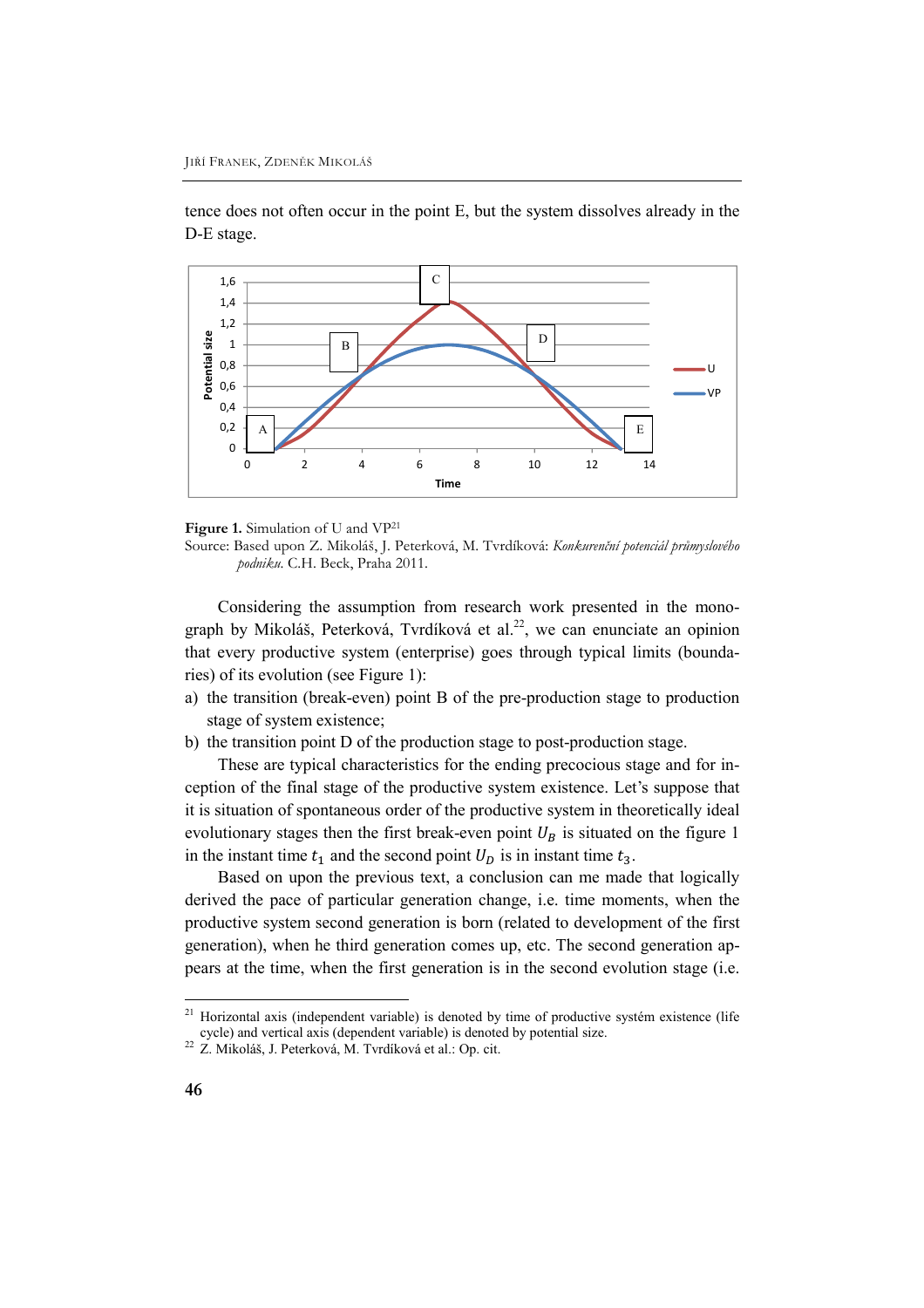in the period between  $t_1$  and  $t_2$ ). Analogically the relation is valid for the third and the second generation, while the first generation of productive system appears in its third evolution stage (i.e. in time period between  $t_2$  and  $t_3$ ). Derived relations are compliant to elementary philosophical postulates - conformity and competition of three generations, when one negates the other. This follows a law of the negation of the negation that is fundamental of the natural and society evolution dialectic, therefore productive systems<sup>23</sup>.

Researches also proof a theoretical thought, that productive systems (enterprises) all things considered normal, continuing generations grow following the 'golden section' rule (known from various sciences, e.g. biology), thus  $KPC_i^{ZR} = \frac{PC_i}{PC_{i-1}} = 1,61803$ . This growth is given by th growth of productive system effectiveness in so called relative section  $KE_{i-1}^{RR} = \frac{v_i}{v_{i-1}} = \sqrt{2}$ 1,4142135, defined for  $M_{i-1} = M_i$ . So that the growth of the second generation opposed to first generation could come in to being following the 'golden section rule', then also the mass of resources of the second generation has to grow accordingly  $KVP_{i-1}^{ZR} = \frac{M_i^{ZR}}{M_{i-1}} = 1,340423255$ , thus the actual expended mass of resources in the 'golden section' donates a mass of resources expended in 'relative section' by 34,04%. This condition comes in to place under normal state, when the first productive system generation is situated at the point of evolution marked by D and the second generation just reached its development marked by C (see Figure 1).

It is worth to mention, that reproduction cycles (see Figure 1) are for various industries different. In mining industries (crude oil, iron ore, coal, etc.) are cycles or reproduction in hundreds of years, in agriculture, forestry or in water utilisation the principle developmental changes occur in tenths of years. In metallurgy, engineering, etc. are cycles about 10 to 20 or more years long. In electronics (semiconductor) industry we can speak about years.

Described relations and conditions of 'relative' and 'golden' sections are realized by change of economical and non-economical potentials. For example at first, strategic investment influences its environment positively not only economically or ecologically (often at the beginning there are some temporary negatives, such as ecological loads by its construction or by its testing run or entering the market is loss making, etc.), but positive changes occur in employment, improvement in regional environment, traffic infrastructure, etc. From the produc-

<sup>&</sup>lt;sup>23</sup> For more detailed information and arguments look up the monograph Mikoláš, Peterková, Tvrdíková et. al. (2011).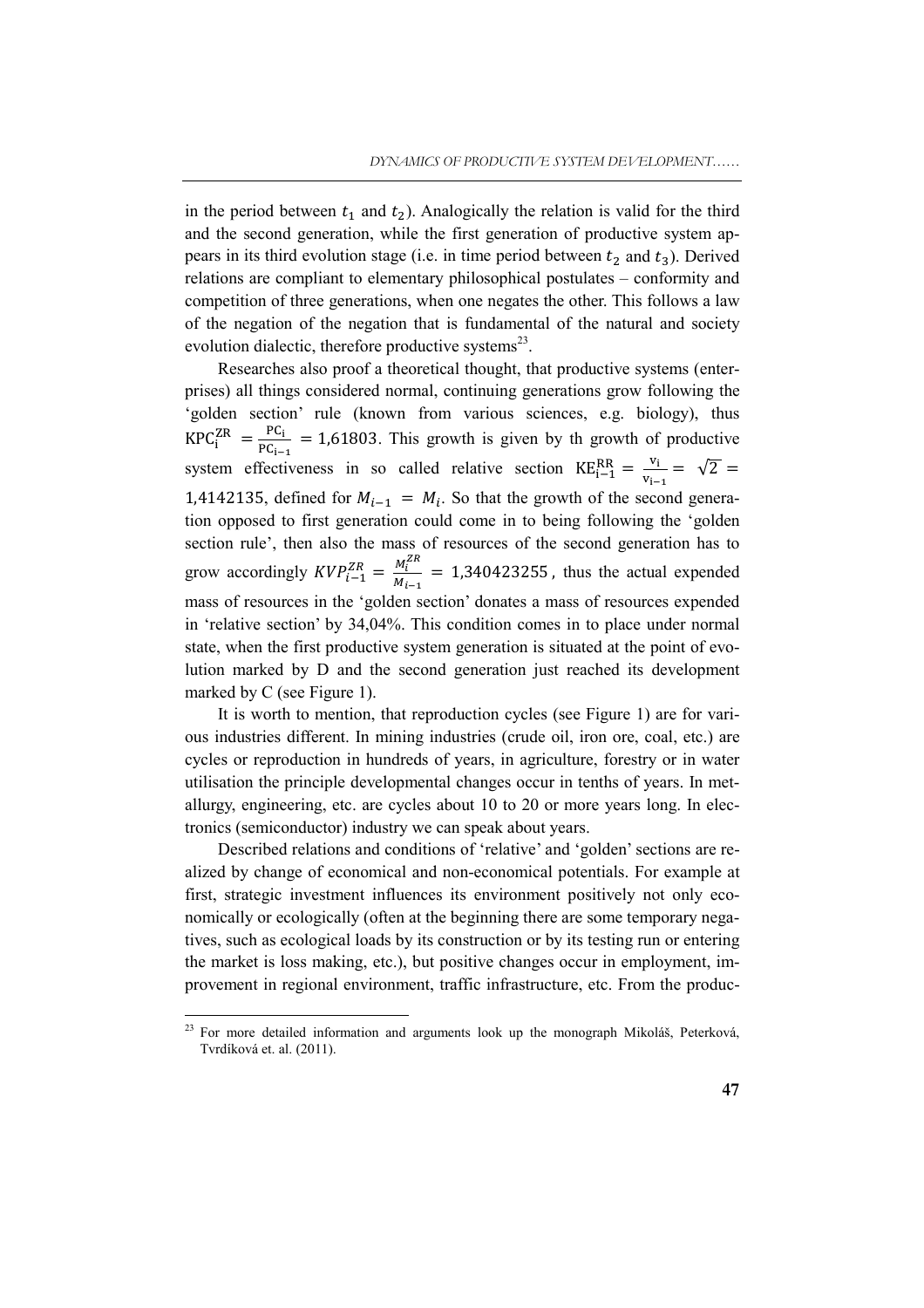tive system point of view, those are rational and effective non-economical outcomes (effects)! According to 'obsolete' economic concepts and beliefs it is an externality and therefore the economical profits are diminished due to lost opportunities! This contradiction of *'obsolete'* and in this presented paper *'new paradigms of economical approach'* is what we want to draw attention.

# **Conclusions**

Previous claims only represent a trend to reach rationality of growth (evolution) of the productive systems (enterprises). Common affairs oscillate around subjective or objective causes along quantities, conditions and trends listed above. Tendencies to negentropy (order) and entropy (spontaneity) are changing. Understanding of these spontaneous order principles ('natural laws') by managers (i.e. economists and other competent individuals) increases the hope that productive systems and other real business complexes will avoid extreme crisis situations (that we are witnessing at the end of the first decade of the 21. century).

To sum up the previous pieces of knowledge from the paper, we coming to a conclusion, that rationality of productive system's (enterprises) transformation effectiveness goes through several key points. But this productive system development is not isolated, there has to be at least two competing systems to produce synergic effect from the 'unity and struggle of antitheses', e.g. two generations of productive systems. An enterprise network is created, where they 'compete in the frame of their cooperation' (e.g. the second generation descends the first one, but at the same time it competes with the latter and negates it) and simultaneously 'cooperate in the frame of their competition' (otherwise there would not produce synergic effect and spontaneous order of competing enterprises). Herewith it is necessary to perceive that the particular industries, regions, enterprises, etc. have different lengths of reproduction cycles, are in different stages of their existence, etc. Therefore simple and plain theorems are not sufficient. It is necessary to examine dilemmas of the genesis and extinction of the organic world, find the dialectic of organic, inorganic and artificial nature in coexistence with the human society. 'Relative and golden sections' occur in various objects and processes in different moments in time and even though they are related and implicate each other. It is crucial to recognize and compare incongruous and non-homogeneous phenomena. It is necessary to emphasize the eclectic and syncretistic approach in the science methodology, social science in particular. In